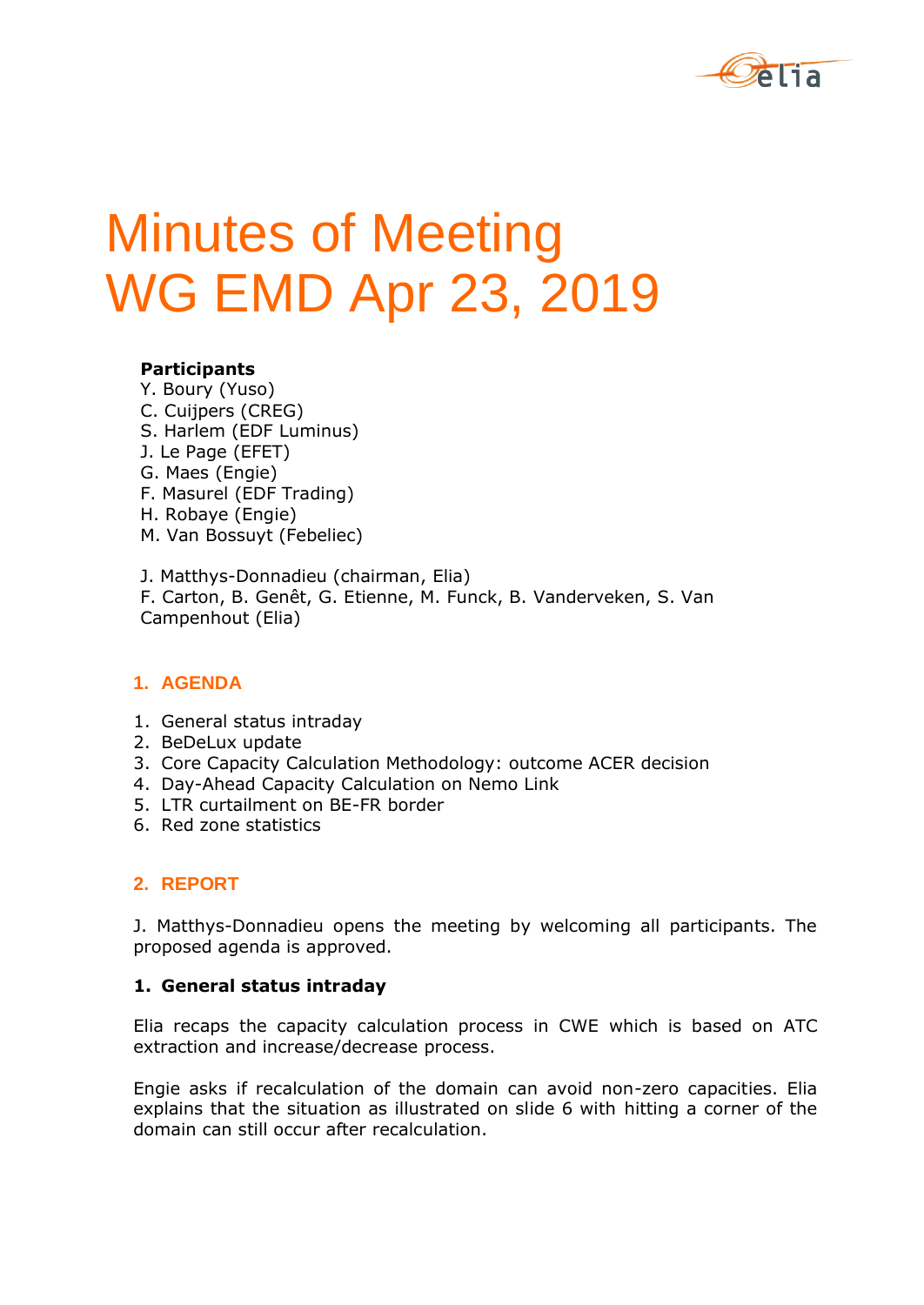

Questions are raised by Engie, Febeliec, EFET with respect to the background and application of the 300 MW. Elia clarifies:

- There has to be a cap since it is not a fully coordinated process;
- Initially this cap was set to 200 MW and Elia pro-actively made agreements with RTE and TenneT NL allowing Elia to ask for a 300 MW increase on the Belgian borders;
- Elia structurally asks for 300 MW increase, the acceptance rate is  $\sim$ 10%.

Febeliec requests more transparency about the justification of non-acceptance, and the reasons why not all TSOs structurally ask to validate an increase / decrease of ID capacity. Elia acknowledges improvements can be made to increase transparency, and refers to the process in CWE should the market parties wish to officialise this request.

CREG asks how the process is to be seen in the case of market suspension. Elia answers that:

- The general concepts apply, there are no specific rules attached to the increase/decrease process;
- In a theoretical case where one bidding zone enters into a market suspension setting, this should not block the market operation on a regional / European level. Practically Elia would set the ATCs to zero in such case.

Elia reports that - as discussed during CWE Consultative Group meeting on 17/04 - the Flow Based ID Capacity Calculation project has been put on hold due to delay in the CGMES project within ENTSO-E:

- The figure on slide 8 illustrates that the more capacity is given in dayahead (today 20% minRAM, in the future CEP to 70%) the less margin there is to provide capacity in intraday. Hence the importance of a high quality grid model;
- Engie suggests to consider pragmatic developments like using updated forecasts. Elia is a priori not against, yet highlights that there are many implementations ongoing. So market parties should duly consider if this is a key priority worth trading off against the current scope of work within CWE, CORE and Channel.

Elia concludes this topic by informing about intentions for new products in ID on all the Belgian borders:

• Introduction of ID first on NEMOLink and afterwards on ALEGrO. Nothing is set in stone yet as designs are to be worked out and afterwards approved by the regulators;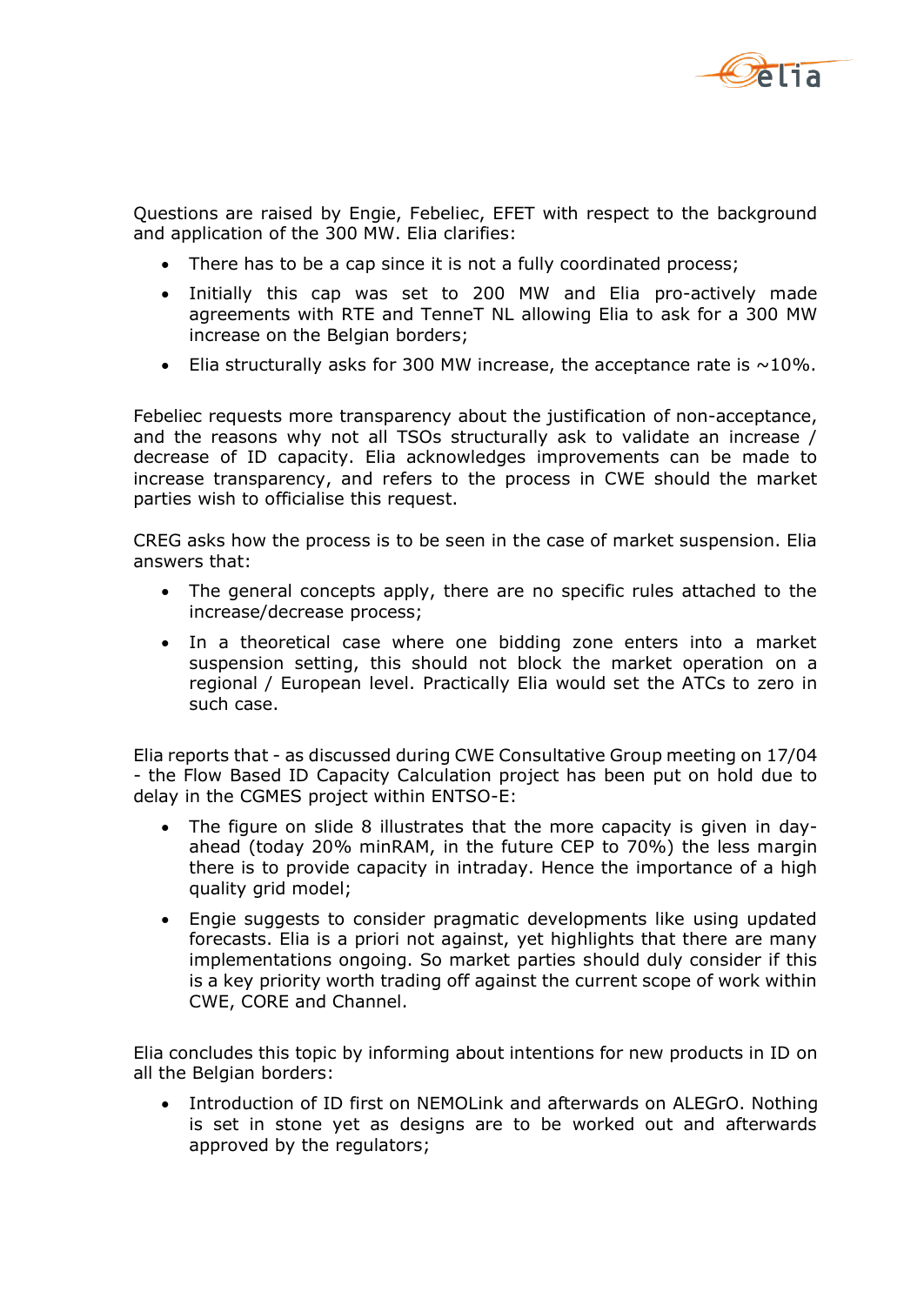

• Change of MTU from 60' to 30' (FR-BE) and 15' (BE-NL), where the timing is still uncertain and the challenge is not to be underestimated from an operational perspective.

### **2. Bedelux update**

Elia reports about the conclusion of the technical trial period, namely that the PST is the limiting factor when adding it to the flow-based calculation process, and the consequent decision not to commercialize the interconnector.

Elia clarifies

- CREOS owns the PST and Elia operates it on behalf of CREOS;
- It is not planned to re-evaluate the decision. The main driver of the investment is security-of-supply in Luxemburg, and this is fulfilled.

Action point: Elia will check if the technical report can be made publically available

#### **3. Core Capacity Calculation Methodology: outcome ACER decision**

The CORE CCM embeds the 70% philosophy of the Clean Energy Package. It is agreed to keep the CEP link general and not enter into a debate on what the 70% implies for Belgium. Elia is doing its homework in coordination with CREG & FOD and intends to give a status report on what it implies for Belgium during the next WG meeting in June.

Elia presents the ACER interpretation of the 70% rule, the key principles of the methodology and the next steps.

Febeliec asks what happens in case of non-compliance with CEP. Elia replies that CEP in this case triggers a decision by the Member States of the region to amend the bidding zone reconfiguration.

EFET asks how the coordination will work between CORESO & TSCNET. Elia replies this is not yet defined, and up to both entities and TSOs to work it out.

Related to the economic efficiency analysis on internal lines:

- CREG asks if there is a cross-border compensation triggered in case the analysis concludes that investment in the concerned Member State is the best outcome. Elia explains that there is no such trigger in CORE CCM;
- Febeliec asks how cross-border impact will be taken into account. Elia replies that is to be answered in the methodology to be developed by the CORE TSOs and approved by the CORE NRAs.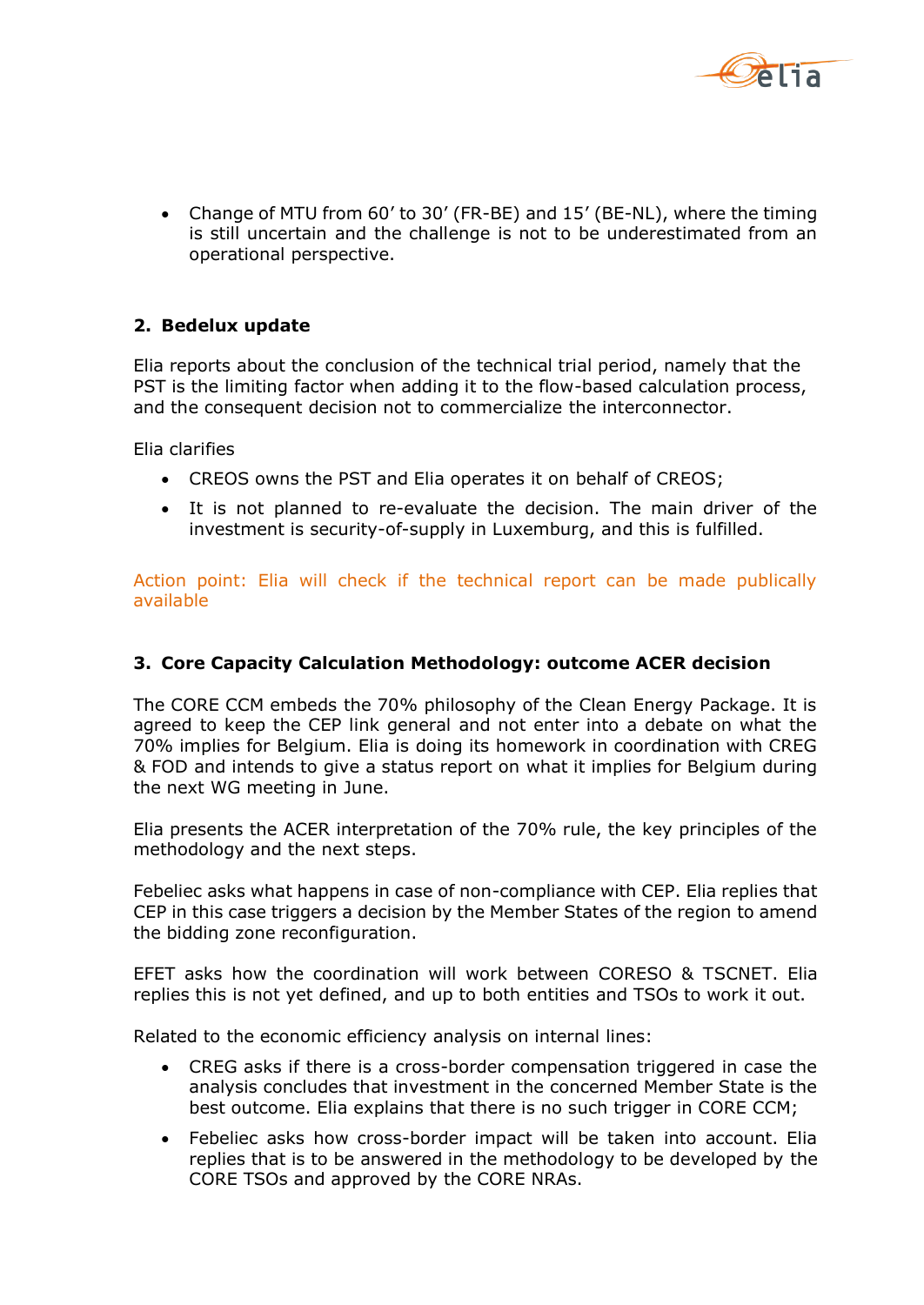

Engie asks about the evolution of the external constraint. Elia refers to its Federal Development Plan (FDP) 2020-2030 where the stepwise increase to 7500 MW is explained, as well as the need for additional solutions to cope with the effect of the nuclear phase out on the operational security limits. The FDP determines the way forward, being the basis with which Elia will evaluate the role of the external constraint in CORE CCM.

Febeliec asking if non-costly remedial actions of one country can serve to relieve congestion in another country. Elia answers this is the case, with the conditions as described on the slides. This means that the Belgian PSTs are foremost used to reduce loopflows and can, while respecting the loopflow threshold, help to solve congestion elsewhere.

Related to the validation process:

- EFET asks if validation will be fully coordinated in the end by CORESO & TSCNET. Elia answers it is by design a 2-step process, with an increasing role over time for the RCCs always complemented with a local TSO validation;
- Febeliec makes the link between the use of costly RAs and the development of the cost sharing methodology in CORE, highlighting the request of market parties to have transparency about how the cost sharing methodology works. Elia refers to the CORE CG meeting of Apr 3rd where the request has been noted and an action point has been defined in CORE to look into the request.

Engie asks how the current (pending) request of market parties in CWE fits within the transparency provision. Elia refers to the recent CWE CG meeting where NRAs have mentioned that they will analyse new requests on transparency in CWE considering the CORE framework. The strategy going forward for new requests should be elaborated. Engie suggests that the evaluation paper of NRAs of August 2018 could be taken as a reference.

EFET asks if the 4MMC project for NTC coupling on the concerned borders impacts the timeline of CORE. Elia responds it may not, as per the agreements made between both projects.

#### **4. Day-Ahead Capacity Calculation on Nemo Link**

Elia explains the interim methodology in place until the Channel methodology goes live. The interim methodology is accessible on the Elia website: [link.](http://www.elia.be/~/media/files/Elia/Products-and-services/Crossborder2/20190121_Local_Calculatio_HL_description_publication_V4.pdf)

Elia highlights the recent lower capacities on NemoLink in day-ahead are related to the upgrade of the Horta-Mercator axis, and expects the situation to improve once the works are finished.